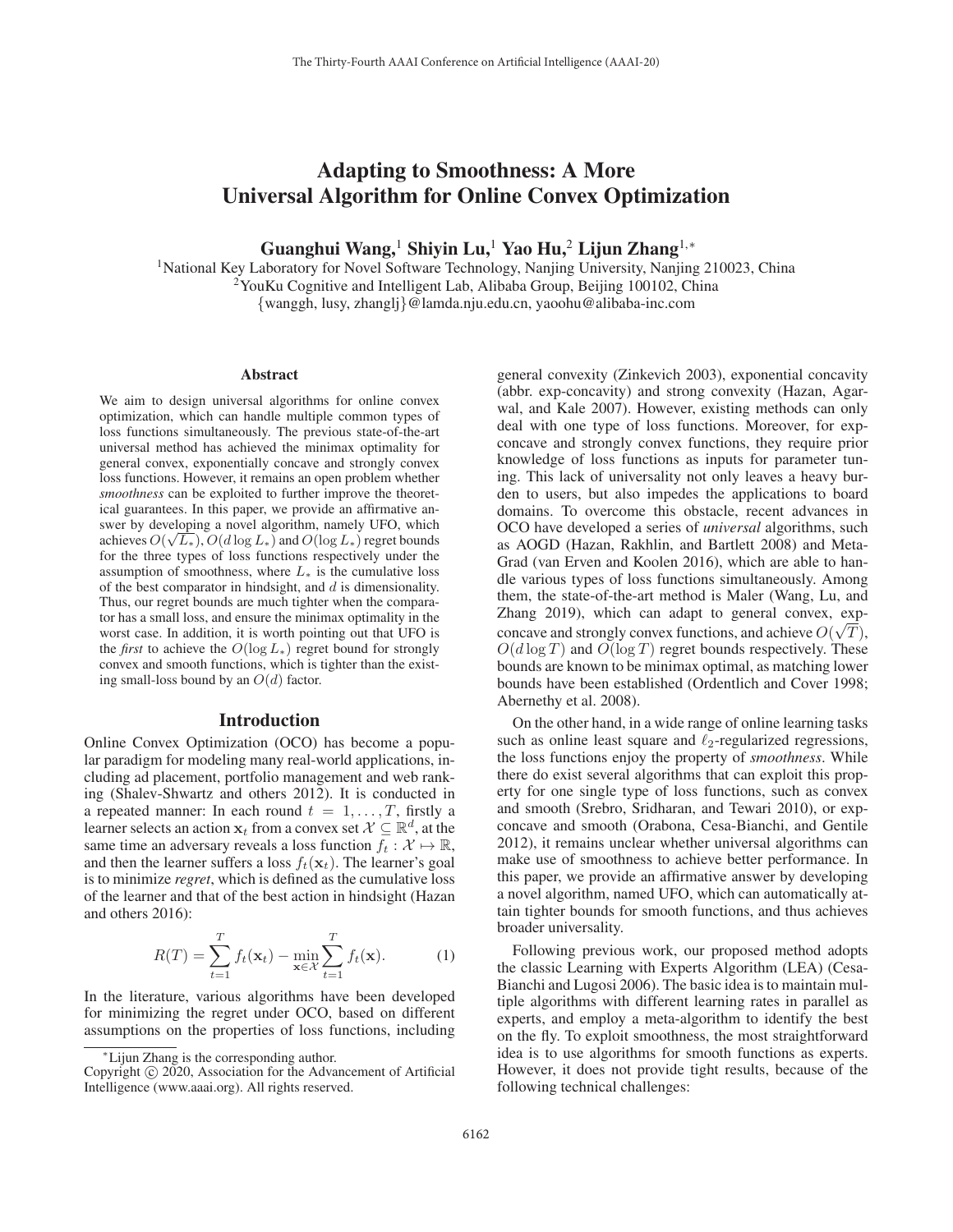- The current state-of-the-art method for smooth and strongly convex functions (Orabona, Cesa-Bianchi, and Gentile 2012) is suboptimal in the worst case, as there exists a large  $O(d)$  gap.
- In existing universal methods, the experts are performed on a series of surrogate loss functions instead of  $f_t$ , and thus the smoothness of  $f_t$  can not be exploited.

To address these problems, we first propose the Smooth and Strongly convex Online Gradient Descent  $(S^2OGD)$  algorithm, and show that it enjoys an <sup>O</sup>(log <sup>L</sup>∗) *small-loss* regret bound, where  $L_* = \min_{\mathbf{x} \in \mathcal{X}} \sum_{t=1}^T f_t(\mathbf{x})$  is the cumulative loss of the the best action in hindsight. Thus this bound tive loss of the the best action in hindsight. Thus, this bound matches the minimax optimal bound in the worst case, and automatically becomes tighter whenever  $L<sub>*</sub>$  is small, i.e.,  $L_* = o(T)$ . Then, we develop a Universal algorithm For Online smooth and convex optimization (UFO), which follows from the basic LEA, while employing carefully designed novel surrogate loss functions and expert algorithms to exploit smoothness. Theoretical analysis shows that, unto exploit smoothness. Theoretical analysis shows that, under the assumption of smoothness, UFO achieves  $O(\sqrt{L_*})$ ,  $O(d \log L_4)$  and  $O(\log L_4)$  small-loss regret bounds for  $O(d \log L_*)$  and  $O(\log L_*)$  small-loss regret bounds for general convex, exp-concave, and strongly convex functions, respectively.

**Notation.** Throughout the paper, we use  $\|\cdot\|$  to denote the  $\ell_2$ -norm. The weighted  $\ell_2$ -norm associated with a positive semidefinite matrix  $A \in \mathbb{R}^{d \times d}$  is defined as  $\|\mathbf{x}\|_{A}^{2} = \mathbf{x}^{\top} A \mathbf{x}$ .<br>Given a positive semidefinite matrix B the B-weighted Given a positive semidefinite matrix  $B$ , the  $\overline{B}$ -weighted projection  $\Pi_R^B[\mathbf{x}]$  of **x** onto X is defined as  $\Pi_R^B$ <br>argmin  $\mathbf{x} \cdot \mathbf{x} \cdot \mathbf{x}$  For the sake of clarity we den  $\argmin_{\mathbf{y} \in \mathcal{X}} ||\mathbf{y} - \mathbf{x}||_B^2$ . For the sake of clarity, we denote the gradient of f. at x. as  $\mathbf{x}$ , i.e.  $\mathbf{x} = \nabla f(\mathbf{x})$ . The best action gradient of  $f_t$  at  $\mathbf{x}_t$  as  $\mathbf{g}_t$ , i.e.,  $\mathbf{g}_t = \nabla f_t(\mathbf{x}_t)$ . The best action in hindsight is denoted as  $\mathbf{x}_* = \operatorname{argmin}_{\mathbf{x} \in \mathcal{X}} \sum_{t=1}^T f_t(\mathbf{x})$ , and the *d*-dimension identity matrix is denoted as  $I_d$ .

#### Related Work

For general convex functions, the classic Online Gradient Descent (OGD) (Zinkevich 2003) with step size propor-Descent (OGD) (Zlinkevich 2005) with step size proportional to  $O(1/\sqrt{t})$  (referred to as convex OGD) attains an  $O(\sqrt{T})$  regret bound If the loss functions are strongly con- $O(\sqrt{T})$  regret bound. If the loss functions are strongly con-<br>vex. OGD with step size on the order of  $O(1/t)$  (referred vex, OGD with step size on the order of  $O(1/t)$  (referred to as strongly convex OGD) achieves a regret bound of  $O(\log T)$ . For exp-concave functions, the Online Newton Step (ONS) (Hazan, Agarwal, and Kale 2007) enjoys an  $O(d \log T)$  regret bound.

While the above bounds are minimax optimal, tighter results are attainable if the loss functions are smooth. Specifically, for general convex and smooth functions, Srebro, Sridharan, and Tewari (2010) show that OGD with a constant step size attains an  $O(\sqrt{L})$  regret bound, where L is an upper bound of L. However this method requires is an upper bound of  $L_{\ast}$ . However, this method requires the modulus of smoothness as well as  $L$  as inputs to tune the step size, which are typically unavailable in practice. To tackle this problem, Zhang, Liu, and Zhou (2019) propose the Scale-free Online Gradient Descent (SOGD) algorithm, which is a special case of the Scale-free Online Mirror Descent (SOMD) algorithm (Orabona and Pál 2018).

SOGD achieves the  $O(\sqrt{L_*})$  regret bound, and is parameter-<br>free to the modulus of smoothness and L. For exp-concave free to the modulus of smoothness and L. For exp-concave and smooth functions, Orabona, Cesa-Bianchi, and Gentile (2012) prove that an  $O(d \log L_*)$  regret bound can be achieved by employing the ONS algorithm. Although this result also implies an  $O(d \log L_*)$  regret bound for strongly convex and smooth functions, there still exists an  $O(d)$  gap from the  $\Omega(\log T)$  lower bound in the worst case. Aside from achieving small-loss bounds under the smoothness assumption, there are studies work on the variation bounds (Hazan and Kale. 2010; Chiang et al. 2012). For convex and smooth functions, Chiang et al. (2012) propose the and smooth functions, Chiang et al. (2012) propose the<br>extra-gradient descent algorithm, which attains an  $O(\sqrt{D_T})$ regret bound, where  $D_T = \sum_{t=2}^T \max_{\mathbf{x} \in \mathcal{X}} ||\nabla f_t(\mathbf{x}) - \nabla f_{t-1}(\mathbf{x})||^2$  measures the variation in gradients of loss  $\nabla f_{t-1}(\mathbf{x})\|^2$  measures the variation in gradients of loss functions. Thus the regret bounds automatically become functions. Thus, the regret bounds automatically become tighter than  $O(\sqrt{T})$  when  $D_T$  is small. They also develop a variant of ONS which achieves  $O(d \log(D_T))$  varivelop a variant of ONS which achieves  $O(d \log(D_T))$  variation bound. In this paper, we mainly focus on the smallloss bound, and it is an interesting direction to investigate whether the variation bounds can also be obtained by universal methods.

To cope with different types of loss functions simultaneously, Hazan, Rakhlin, and Bartlett (2008) develop the adaptive online gradient descent (AOGD), which can deal with general convex and strongly convex functions. Later, Do, Le, and Foo (2009) extend AOGD to the proximal setting. Both algorithms can attain  $O(\sqrt{T})$  and  $O(\log T)$  regret bounds for convex and strongly convex functions regret bounds for convex and strongly convex functions, respectively. However, they require the curvature of  $f_t$  as input in each round  $t$ , and fail to achieve a logarithmic regret bound for exp-concave functions. Another cornerstone is the multiple eta gradient (MetaGrad) (van Erven and Koolen 2016), which can automatically adapt to convex and expconcave functions, and guarantees the corresponding minimax optimal bounds. However, Metagrad treats strongly convex functions as exp-concave functions, and thus suffers the suboptimal  $O(d \log T)$  regret bound for strongly convex functions. This limitation is addressed by Wang, Lu, and Zhang (2019), who propose the multiple sub-algorithms and learning rates (Maler). Maler achieves minimal optimal regret bounds for general convex, exp-concave and strongly convex functions.

In this paper, we are devoted to designing algorithms that can adapt to the structure of the loss functions. A parallel line of research considers adapting to the structure inherent in data, such as sparsity (Duchi, Hazan, and Singer 2011; Tieleman and Hinton 2012; Kingma and Ba 2015; Reddi, Kale, and Kumar 2018). For general convex functions, these algorithms are able to achieve regret bounds which are tighter than  $O(\sqrt{T})$  when the gradients are sparse.<br>In the definition of recret, we compare the performance

In the definition of regret, we compare the performance of the learner with that of a fixed action. However, in some cases the best action may drift over time. To address this problem, recently some more stringent performance metrics are proposed. One of them is dynamic regret (Zinkevich 2003; Hall and Willett 2013; Zhang, Lu, and Zhou 2018; Lu and Zhang 2019), which is defined as the difference be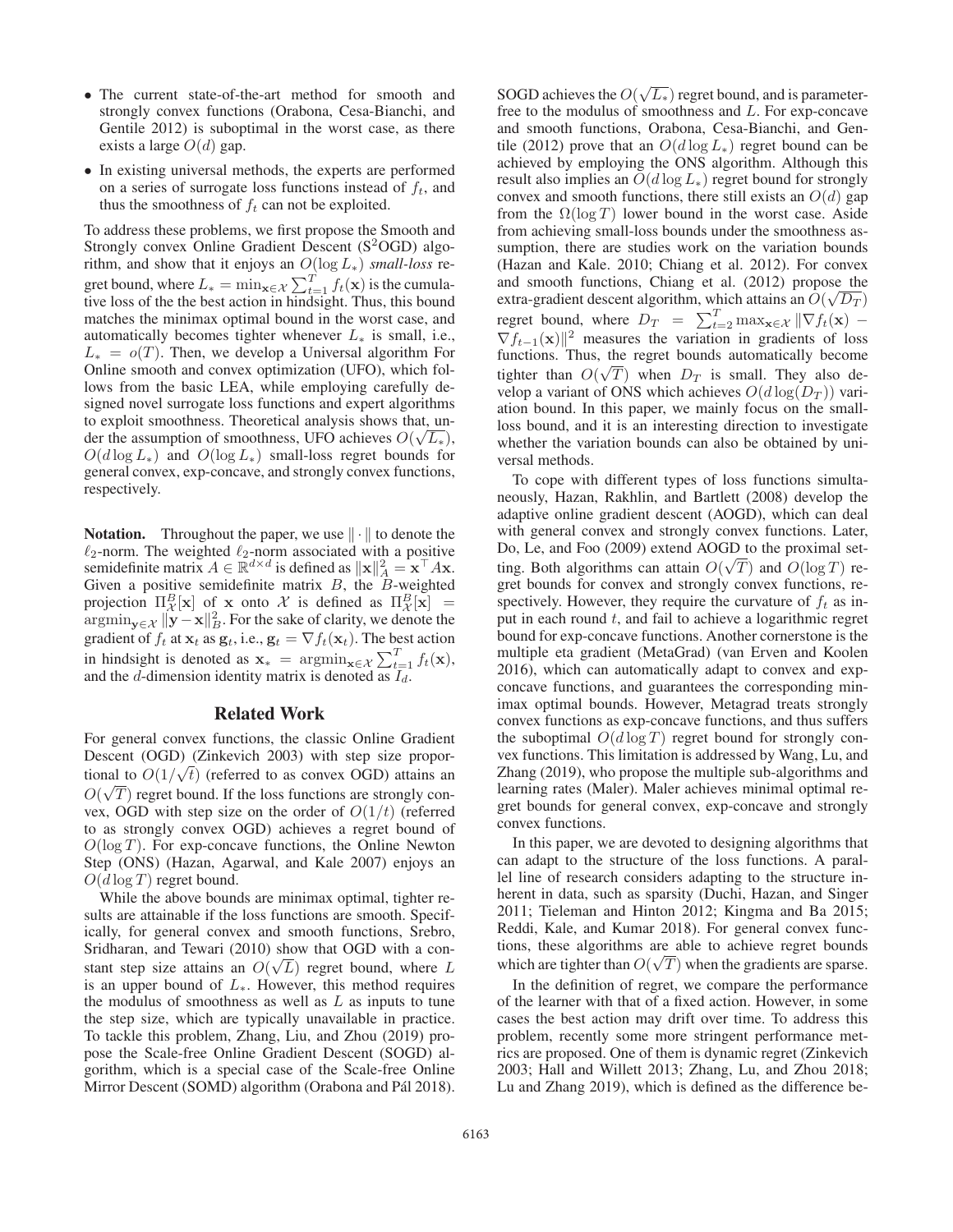tween the cumulative loss of the learner with that of any sequence of comparators. Another is adaptive regret (Hazan and Seshadhri 2007; Daniely, Gonen, and Shalev-Shwartz 2015; Jun et al. 2017; Wang, Zhao, and Zhang 2018), which is the maximum "local" regret over any contiguous time interval. Zhao et al. (2019) and Zhang, Liu, and Zhou (2019) show how to exploit smoothness to improve dynamic and adaptive regrets, respectively.

## Main Results

In this section, we firstly provide some assumptions and definitions, then investigate how to utilize smoothness to improve the regret bound when the loss functions are strongly convex, and finally present our universal algorithm for multiple types of smooth functions and its theoretical guarantees.

#### **Preliminary**

Following previous work (Orabona, Cesa-Bianchi, and Gentile 2012; Wang, Lu, and Zhang 2019), we introduce the following assumptions and definitions (Boyd and Vandenberghe 2004).

Assumption 1. *The domain* X *is convex, and its diameter is bounded by* D*, i.e.,*

$$
\max_{\mathbf{x}_1,\mathbf{x}_2\in\mathcal{X}}\|\mathbf{x}_1-\mathbf{x}_2\|\leq D.
$$

Assumption 2. *The gradients of all loss functions are bounded by* G*, i.e.,*

 $\max_{\mathbf{x} \in \mathcal{X}} ||f_t(\mathbf{x})|| \leq G, \forall t \in \{1, \ldots, T\}.$ 

**Definition 1.** *A function*  $f : \mathcal{X} \mapsto \mathbb{R}$  *is convex if* 

$$
f(\mathbf{x}_1) \ge f(\mathbf{x}_2) + \nabla f(\mathbf{x}_2)^\top (\mathbf{x}_1 - \mathbf{x}_2), \forall \mathbf{x}_1, \mathbf{x}_2 \in \mathcal{X}. \tag{2}
$$

**Definition 2.** *A function*  $f : \mathcal{X} \mapsto \mathbb{R}$  *is*  $\lambda$ -strongly convex *if*  $\forall$ **x**, **x**<sub>0</sub>  $\in \mathcal{X}$  $\forall$ **x**<sub>1</sub>, **x**<sub>2</sub> ∈ X<sup>2</sup>,

$$
f(\mathbf{x}_1) \ge f(\mathbf{x}_2) + \nabla f(\mathbf{x}_2)^\top (\mathbf{x}_1 - \mathbf{x}_2)
$$
  
+ 
$$
\frac{\lambda}{2} ||\mathbf{x}_1 - \mathbf{x}_2||^2.
$$
 (3)

**Definition 3.** *A function*  $f : \mathcal{X} \mapsto \mathbb{R}$  *is*  $\alpha$ -exp-concave *if*  $\exp(-\alpha f(\mathbf{x}))$  *is concave*  $\exp(-\alpha f(\mathbf{x}))$  *is concave.* 

**Definition 4.** *A function*  $f : \mathcal{X} \mapsto \mathbb{R}$  *is h-smooth if* 

$$
\|\nabla f(\mathbf{x}_1) - \nabla f(\mathbf{x}_2)\| \le h \|\mathbf{x}_1 - \mathbf{x}_2\|, \ \forall \mathbf{x}_1, \mathbf{x}_2 \in \mathcal{X}.
$$
  
Finally, we review some useful properties.

Lemma 1 (Hazan, Agarwal, and Kale (2007), Lemma 3). Suppose Assumptions 1 and 2 hold, and  $f : \mathcal{X} \mapsto$ R *is*  $\alpha$ -exp-concave. Then, the following holds:  $\forall \beta \leq$  $\frac{1}{2}$  min $\left\{\frac{1}{4GD}, \alpha\right\},$ 

$$
f(\mathbf{x}_1) \ge f(\mathbf{x}_2) + (\mathbf{x}_1 - \mathbf{x}_2)^{\top} \nabla f(\mathbf{x}_2)
$$
  
+  $\frac{\beta}{2} ((\mathbf{x}_1 - \mathbf{x}_2)^{\top} \nabla f(\mathbf{x}_2)))^2, \forall \mathbf{x}_1, \mathbf{x}_2 \in \mathcal{X}.$  (4)

Lemma 2 (Srebro, Sridharan, and Tewari (2010), Lemma 3.1). *For an h-smooth and nonnegative function*  $f : \mathcal{X} \mapsto$ R*, we have*

$$
\|\nabla f(\mathbf{x})\| \le \sqrt{4hf(\mathbf{x})}, \forall \mathbf{x} \in \mathcal{X}.
$$
 (5)

**Algorithm 1** Smooth and Strongly Convex OGD  $(S^2OGD)$ 

 $\mathbf{x}_{t+1} = \prod_{\mathcal{X}}^{I_d} [\mathbf{x}_t - \alpha_t \mathbf{g}_t]$ 

 $\frac{\gamma}{\delta + \sum_{i=1}^t \|\mathbf{g}_i\|^2}.$ 

 $\alpha_t = \frac{\gamma}{\delta + \sum_{i=1}^t}$ 

**Input:** Parameters  $\delta$  and  $\gamma$ 

1:  $x_1 = 0$ 

2: for  $t = 1, ..., T$  do<br>3: Submit  $\mathbf{x}_t$  and the

3: Submit  $\mathbf{x}_t$  and then receive  $f_t$ <br>4: Suffer loss  $f_t(\mathbf{x}_t)$ , and observ

4: Suffer loss  $f_t(\mathbf{x}_t)$ , and observe  $\mathbf{g}_t$ <br>5: Update

**Update** 

where

6: end for

#### Smooth and Strongly Convex OGD

In this section, we propose a novel algorithm for smooth and strongly convex functions. The proposed algorithm is built upon the SOGD algorithm (Zhang, Liu, and Zhou 2019), which is designed for smooth and convex functions. In SOGD, the action in each round  $t$  is updated by the following projected gradient descent step

$$
\mathbf{x}_{t+1} = \Pi_{\mathcal{X}}^{I_d} [\mathbf{x}_t - \alpha_t \mathbf{g}_t]
$$

where the step size  $\alpha_t$  is configured as

$$
\alpha_{t} = \frac{\gamma}{\sqrt{\delta + \sum_{i=1}^{t} ||\mathbf{g}_{i}||^{2}}}
$$
\n
$$
= \frac{\gamma}{\sqrt{\delta + t\left(\frac{1}{t}\sum_{i=1}^{t} ||\mathbf{g}_{i}||^{2}\right)}}
$$
\n(6)

and  $\delta, \gamma > 0$  are constant parameters. Similarly to convex OGD, the step size of SOGD decreases in general on the or-OGD, the step size of SOGD decreases in general on the of-<br>der of  $O(1/\sqrt{t})$ , but is adjusted by the average of past gradi-<br>ents. This enables SOGD to automatically adapt to smoothents. This enables SOGD to automatically adapt to smoothents. This enables SOGD to automatically a<br>ness, and achieve the  $O(\sqrt{L_*})$  regret bound.<br>For strongly convex and smooth functions

For strongly convex and smooth functions, mimicking the behavior of strongly convex OGD, where the step size decreases on the order of  $O(1/t)$ , we modify the step size of SOGD as

$$
\alpha_t = \frac{\gamma}{\delta + t \left(\frac{1}{t} \sum_{i=1}^t ||\mathbf{g}_i||^2\right)}
$$

$$
= \frac{\gamma}{\delta + \sum_{i=1}^t ||\mathbf{g}_i||^2}
$$
(7)

so that its step size decays approximately proportional to  $O(1/t)$ , which is similar to that in the strongly convex OGD. The new algorithm, named Smooth and Strongly convex Online Gradient Descent  $(S^2OGD)$ , is summarized in Algorithm 1. For  $S^2$ OGD, we prove the following theorem.

Theorem 1. *Suppose Assumptions 1 and 2 hold, and all loss functions are*  $\lambda$ -strongly convex. Let  $\gamma = \frac{G^2}{\lambda}$  and  $\delta = G^2$ . Then, S<sup>2</sup>OGD guarantees the following regret bound:

$$
R(T) \le \lambda D^2 + \frac{G^2}{2\lambda} \ln \left( \frac{1}{G^2} \sum_{t=1}^T ||\mathbf{g}_t||^2 + 1 \right).
$$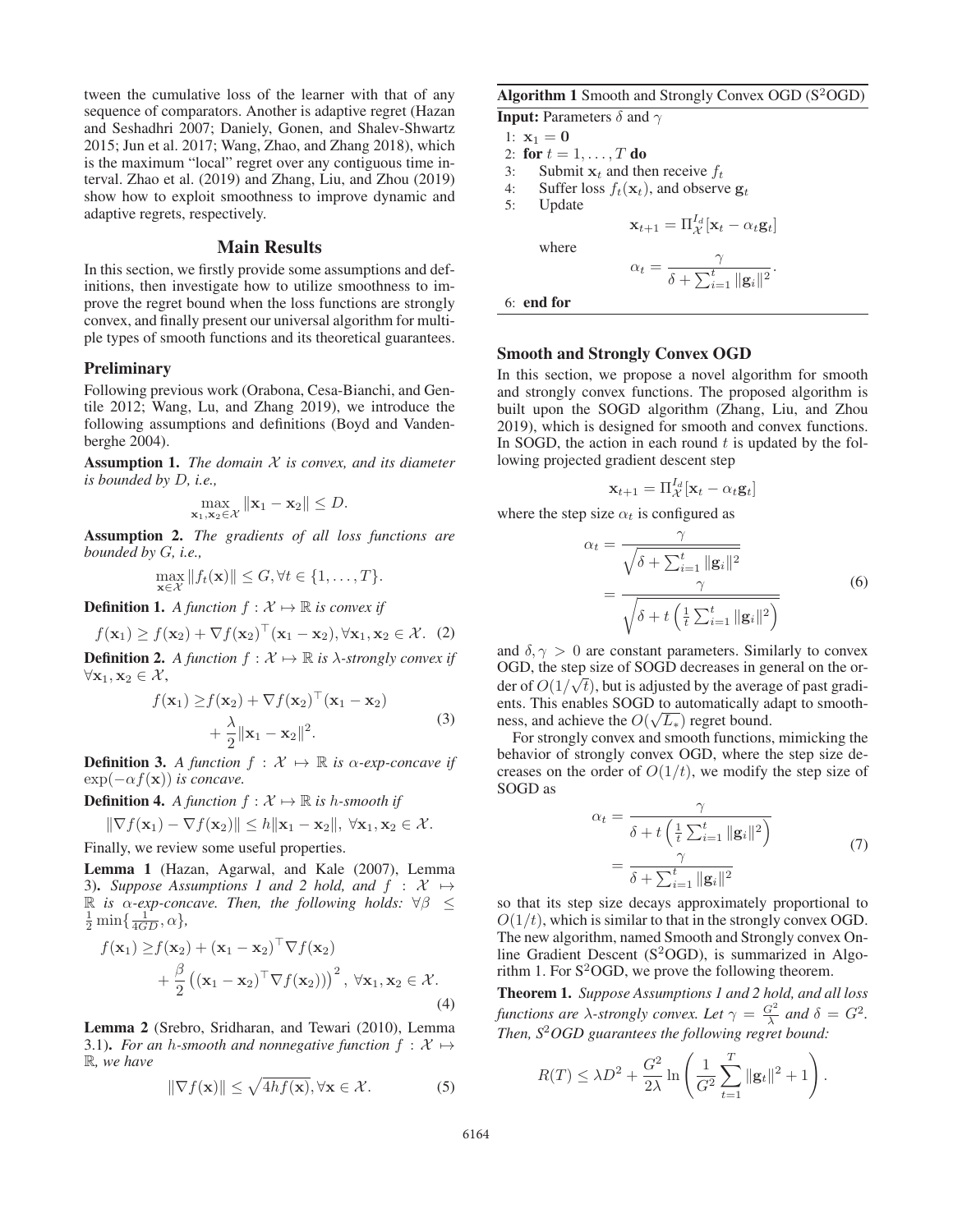*Moreover, if all loss functions are also nonnegative and* h*smooth, S*2*OGD enjoys*

$$
R(T) \le \frac{G^2}{2\lambda} \ln \left( \frac{8h}{G^2} \sum_{t=1}^T f_t(\mathbf{x}_*) + \mu \right) + \lambda D^2
$$

*where*

$$
\mu = \frac{8\lambda hD^2}{G^2} + \frac{4h}{\lambda} \ln \frac{4h + \lambda e}{e\lambda} + 2
$$

*is a constant.*

**Remark 1.** Theorem 1 implies that  $S^2$ OGD guarantees an  $O(\log L_{*})$  small-loss regret bound, which reduces to the minimax optimal  $O(\log T)$  regret bound in the worst case, and automatically becomes tighter when  $L_*$  is small. We note that this is the *first* time that such type of regret bound is achieved. Compared to  $O(d \log L_*)$ , i.e., the existing stateof-the-art small-loss regret bound (Orabona, Cesa-Bianchi, and Gentile 2012), our result is tighter by an  $O(d)$  factor, which is thus of independent interest.

## A Parameter-Free Algorithm for Smooth and Strongly Convex Optimization

While S<sup>2</sup>OGD successfully achieves the  $O(\log L_*)$  regret bound, it requires the modulus of strong convexity  $\lambda$  as input to tune the step size. In this section, we propose a novel algorithm which ensures the  $O(\log L_*)$  regret bound while being parameter-free to  $\lambda$ . Then, in the next section, we extend the proposed algorithm to support more types of functions. Our proposed algorithm is inspired by Maler (Wang, Lu, and Zhang 2019), so we first briefly review some intuition behind this algorithm below.

**Review of Maler** To deal with strongly convex functions, Maler introduces the following surrogate loss function:

$$
s_t^{\eta}(\mathbf{x}) = -\eta(\mathbf{x}_t - \mathbf{x})^{\top} \mathbf{g}_t + \eta^2 G^2 ||\mathbf{x}_t - \mathbf{x}||^2
$$

where  $\eta \in (0, \frac{1}{5DG})$  is a constant. It can be easily seen that  $e^{\eta}$  is  $2\pi^2 C^2$  strongly convex. Thus, by applying strongly  $s_t^{\eta}$  is  $2\eta^2 G^2$ -strongly convex. Thus, by applying strongly<br>convex OGD on  $s_t^{\eta}$  we obtain convex OGD on  $s_t^{\eta}$ , we obtain

$$
\sum_{t=1}^{T} s_t^{\eta}(\mathbf{x}_t) - \min_{\mathbf{x} \in \mathcal{X}} \sum_{t=1}^{T} s_t^{\eta}(\mathbf{x}) \le O(\log T). \tag{8}
$$

On the other hand, we have

$$
R(T) \leq \sum_{t=1}^{T} \mathbf{g}_t^{\top} (\mathbf{x}_t - \mathbf{x}_*)
$$
  
= 
$$
\frac{-\sum_{t=1}^{T} s_t^{\eta} (\mathbf{x}_*)}{\eta} + \eta V_T^s
$$
  
= 
$$
\frac{\sum_{t=1}^{T} s_t^{\eta} (\mathbf{x}_t) - \sum_{t=1}^{T} s_t^{\eta} (\mathbf{x}_*)}{\eta} + \eta V_T^s
$$
  

$$
\leq \frac{\sum_{t=1}^{T} s_t^{\eta} (\mathbf{x}_t) - \min_{\mathbf{x} \in \mathcal{X}} \sum_{t=1}^{T} s_t^{\eta} (\mathbf{x})}{\eta} + \eta V_T^s
$$
  

$$
\leq \frac{O(\log T)}{\eta} + \eta V_T^s
$$

Algorithm 2 A Parameter-free algorithm for Strongly convex and Smooth functions (PASS)

1: **Input:** Learning rates  $\eta_1, \eta_2, \ldots$ , prior weights  $\pi_1^{\eta_1, \hat{s}}, \pi_1^{\eta_2, \hat{s}}, \ldots$ 

2: for 
$$
t = 1, ..., T
$$
 do  
3: Get predictions  $x^{\eta}$ .

- 3: Get predictions  $\mathbf{x}_t^{\eta, \hat{s}}$  from Algorithm 3 for all  $\eta$
- 4: Play

$$
\mathbf{x}_t = \frac{\sum_{\eta} \pi_t^{\eta, \hat{s}} \eta \mathbf{x}_t^{\eta, \hat{s}}}{\sum_{\eta} \eta \pi_t^{\eta, \hat{s}}}
$$

5: Observe gradient  $\mathbf{g}_t$  and send it to all experts 6: Undate weights:

Update weights:

$$
\pi^{\eta,\hat{s}}_{t+1} = \frac{\pi^{\eta,\hat{s}}_t e^{-\hat{s}^\eta_t\left(\mathbf{x}^{\eta,\hat{s}}_t\right)}}{\sum_\eta \pi^{\eta,\hat{s}}_t e^{-\hat{s}^\eta_t\left(\mathbf{x}^{\eta,\hat{s}}_t\right)}}
$$

for all  $n$ 

7: end for

where  $V_T^s = \sum_{t=1}^T G^2 ||\mathbf{x}_t - \mathbf{x}_*||^2$ , the first equality is de-<br>rived from the definition of  $s_t^{\eta}$  and the second equality is where  $r_T \sum_{t=1}^{\infty}$   $\sum_{n=1}^{\infty}$  or  $\frac{r_{n+1}}{s_n}$ , and the second equality is due to the fact that  $\forall t \in \{1, ..., T\}$ ,  $s_t^{\eta}(\mathbf{x}_t) = 0$ .<br>By configuring *n* as By configuring  $\eta$  as

$$
\eta^* = \sqrt{\frac{O(\log T)}{V_T^s}}
$$

we have

$$
R(T) \le \sum_{t=1}^{T} \mathbf{g}_t^{\top} (\mathbf{x}_t - \mathbf{x}_*) \le O(\sqrt{V_T^s \log T})
$$

which, combining with Definition 2, automatically reduces to  $O(\log T)$  for strongly convex functions. However, the optimal  $\eta^*$  can not be obtained, since it depends on **x**<sup>\*</sup> and the whole learning history. To resolve this problem, Maler maintains multiple strongly convex OGD as experts, each of which runs on  $s_l^{\eta}$  with a different  $\eta$ , and then utilizes a metaalgorithm to identify the expert with the best  $\eta$  adaptively. Specifically, to deal with strongly convex functions, Maler keeps  $C = \left[\frac{1}{2}\log_2 T\right] + 1$  experts. In the t-th round, each ex-<br>pert receives  $s^{\eta}$  as the loss function, and runs strongly conpert receives  $s_t^{\eta}$  as the loss function, and runs strongly convex OGD to output an action  $\mathbf{x}_t^{\eta,s}$ . Maler then calculates the final action  $\mathbf{x}_t$  according to the Titled Exponential Weighted final action  $x_t$  according to the Titled Exponential Weighted Algorithm (TEWA) $<sup>1</sup>$ :</sup>

$$
\mathbf{x}_t = \frac{\sum_{\eta} \pi_t^{\eta,s} \eta \mathbf{x}_t^{\eta,s}}{\sum_{\eta} \eta \pi_t^{\eta,s}}
$$
(9)

where  $\pi_t^{\eta,s} \propto \exp(-\sum_{i=1}^t s_i^{\eta}(\mathbf{x}_i^{\eta,s}))$ . Theoretical analysis shows that, in this way, we can successfully achieve an  $O(\sqrt{V_T^s \log T} + \log T)$  regret bound.

<sup>&</sup>lt;sup>1</sup>Here we only provide the main idea of Maler on how to deal with strongly convex functions. We refer to Wang, Lu, and Zhang (2019) for the exact weighting technique.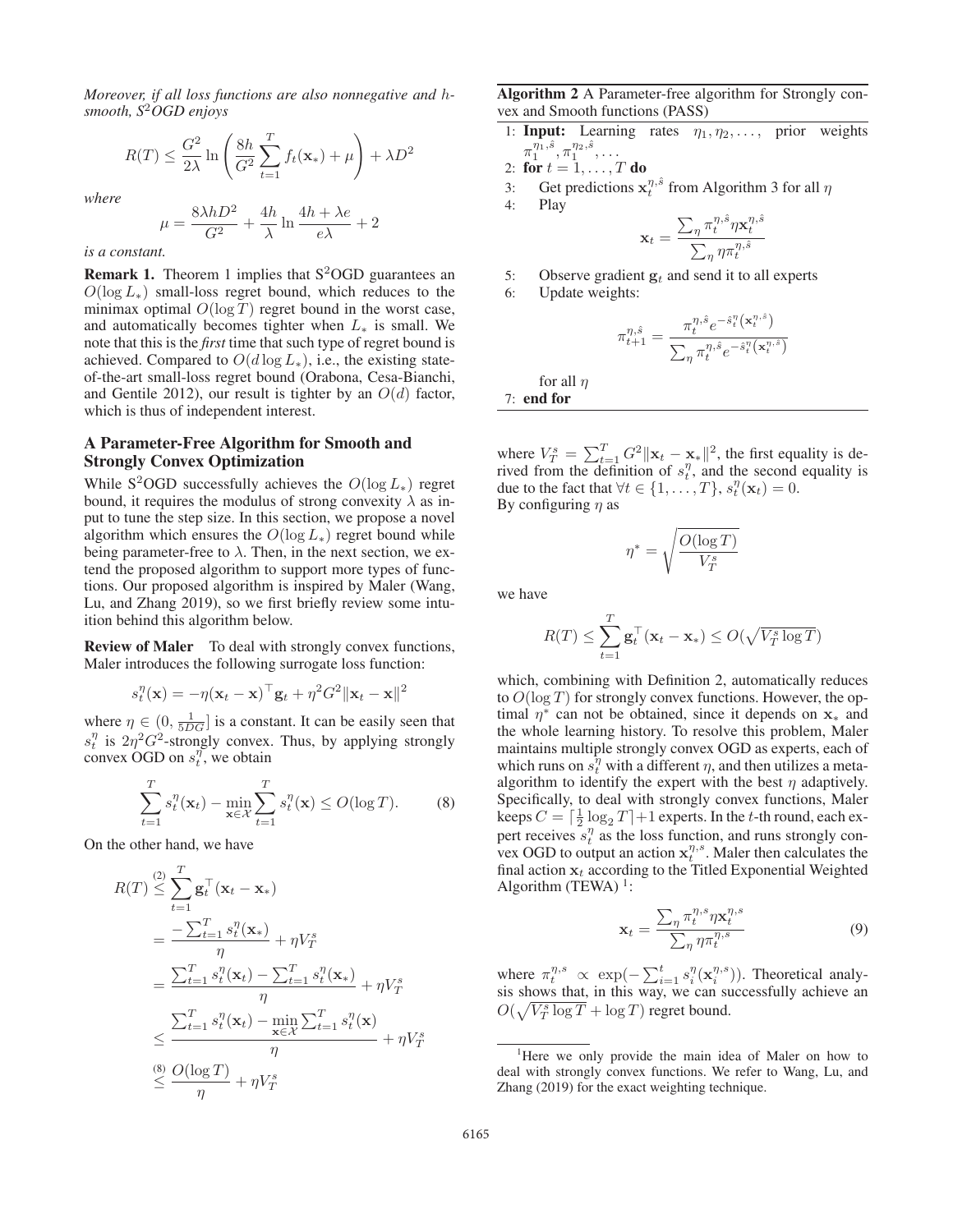Algorithm 3 Strongly convex expert algorithm  $(S<sup>3</sup>OGD)$ 

1:  $\mathbf{x}_1^{\eta, \hat{s}} = \mathbf{0}, \delta = 2\eta^2 G^2$ <br>2: **for**  $t = 1$  *T* do

- 2: for  $t = 1, ..., T$  do<br>3: Send  $\mathbf{x}_{t}^{\eta, \hat{s}}$  to the n
- 3: Send  $\mathbf{x}_t^{\eta, \hat{s}}$  to the meta-algorithm<br>4. Receive gradient  $\boldsymbol{\sigma}_t$  from the me
- 4: Receive gradient  $\mathbf{g}_t$  from the meta-algorithm 5: Update
- Update

$$
\mathbf{x}_{t+1}^{\eta,\hat{s}} = \Pi_{\mathcal{X}}^{I_d} \left[ \mathbf{x}_t^{\eta,\hat{s}} - \alpha_t^{\eta} \nabla \hat{s}_t(\mathbf{x}_t^{\eta,\hat{s}}) \right]
$$

1

where

and

$$
\nabla \hat{s}_t^{\eta}(\mathbf{x}) = \eta \mathbf{g}_t + 2\eta^2 \|\mathbf{g}_t\|^2 (\mathbf{x} - \mathbf{x}_t)
$$

$$
\alpha_t^{\eta} = \frac{1}{\delta + \sum_{i=1}^t \lambda_i^{\eta}}.
$$

6: end for

Our Algorithm Following Maler, to exploit the smoothness of strongly convex loss functions, one may consider directly replacing the strongly convex OGD with our  $S^2$ OGD, and hope to obtain an  $O(\sqrt{V_T^s \log L_*)}$  regret bound, which can reduce to  $O(\log L_*)$  for strongly convex functions. However, this procedure can not achieve our goal due to the following issues.

- Since the expert algorithm is performed on  $s_t^{\eta}$ , in the derived regret bound, the small-loss part is related to  $s_t^{\tau}$ rather than  $f_t$ .
- Although  $s_t^{\eta}$  is  $2\eta^2 G^2$ -smooth, it could be negative, which makes the self-bounding property in Lemma 2 inapplicamakes the self-bounding property in Lemma 2 inapplicable.

Thus, under this method, one can only hope to obtain a regret

bound on the order of  $O(\sqrt{V_T^s \log(\sum_{t=1}^T ||\nabla s_t^n(\mathbf{x}_t^{n,s})||^2})$ , which does not lead to a small-loss regret bound with respect to  $f_t$ .

To tackle this problem, we introduce a new surrogate loss function:

$$
\hat{s}_t^{\eta}(\mathbf{x}) = -\eta(\mathbf{x}_t - \mathbf{x})^{\top} \mathbf{g}_t + \eta^2 \|\mathbf{g}_t\|^2 \|\mathbf{x}_t - \mathbf{x}\|^2 \qquad (10)
$$

which is a lower bound of  $s_t^n$ . We first observe two important properties of  $\hat{s}_t^{\eta}$ .

Lemma 3. *Suppose Assumptions 1 and 2 hold. Then, we have*  $\forall \eta \in \left(0, \frac{1}{5DG}\right], \mathbf{x} \in \mathcal{X},\$ 

$$
\|\nabla \hat{s}_t^{\eta}(\mathbf{x})\|^2 \leq 2\eta^2 \|\mathbf{g}_t\|^2.
$$

**Lemma 4.** Let  $\lambda_t^{\eta} = 2\eta^2 ||\mathbf{g}_t||^2$ . We have  $\forall \mathbf{x}_1, \mathbf{x}_2 \in \mathcal{X}$ ,

$$
\hat{s}_t^{\eta}(\mathbf{x}_1) \ge \hat{s}_t^{\eta}(\mathbf{x}_2) + \nabla \hat{s}_t^{\eta}(\mathbf{x}_2)^{\top}(\mathbf{x}_1 - \mathbf{x}_2) + \frac{\lambda_t^{\eta}}{2} \|\mathbf{x}_1 - \mathbf{x}_2\|^2.
$$
  
Lemma 3 reveals that, if we can derive the gradient-

dependent  $O(\sqrt{V_T^s \log \sum_{t=1}^T ||\nabla \hat{s}_t^{\eta}(\mathbf{x}_t^{\eta,\hat{s}})||^2})$  regret bound, we can obtain a regret bound of  $O(\sqrt{V_T^s \log \sum_{t=1}^T ||\mathbf{g}_t||^2})$ .<br>This bound, together with the self bounding property in This bound, together with the self-bounding property in Lemma 2, can further lead to the desired small-loss regret bound. However, the new surrogate loss brings another challenge: Since the overall "strongly convex" parameter of  $\hat{s}_1^{\eta}, \ldots, \hat{s}_T^{\eta}$ , i.e.,

$$
\lambda^{\eta} = \min_{t \in \{1, \dots, T\}} \lambda_t^{\eta}
$$

is unavailable and even might be zero,  $S^2$ OGD can not be applied. To handle this issue, inspired by Hazan, Rakhlin, and Bartlett (2008), we propose to perform the following update rule on  $\hat{s}_t^{\eta}$ :

 $\mathbf{x}_{t+1}^{\eta,\hat{s}} = \Pi_{\mathcal{X}}^{I_d} [\mathbf{x}_t^{\eta,\hat{s}} - \alpha_t^{\eta} \nabla \hat{s}_t^{\eta} (\mathbf{x}_t^{\eta,\hat{s}})]$ 

where

$$
\alpha_t^{\eta} = \frac{1}{\delta + \sum_{i=1}^t \lambda_i^{\eta}}
$$
\n(11)

and  $\lambda_t^{\eta} = 2\eta^2 ||\mathbf{g}_t||^2$  is the curvature of  $\hat{s}_t^{\eta}$ , which is defined<br>in Lemma 3. We name this algorithm Surrogate loss S<sup>2</sup>OGD in Lemma 3. We name this algorithm Surrogate loss  $S^2$ OGD  $(S<sup>3</sup>OGD)$ , summarized in Algorithm 3. The main advantage of S<sup>3</sup>OGD is that it does not require  $\lambda^{\eta}$  to tune the step size, and can achieve the following regret bound (Hazan, Rakhlin, and Bartlett 2008):

$$
\sum_{t=1}^{T} \hat{s}_t(\mathbf{x}_t^{\eta,\hat{s}}) - \sum_{t=1}^{T} \hat{s}_t(\mathbf{x})
$$
\n
$$
\leq O\left(\sum_{t=1}^{T} \frac{\|\nabla \hat{s}_t^{\eta}(\mathbf{x}_t^{\eta,\hat{s}})\|^2}{\delta + \sum_{i=1}^{t} \lambda_i^{\eta}}\right).
$$
\n(12)

For general strongly convex cases, it only leads to an  $O(\log T)$  regret bound. Nevertheless, thanks to the nice<br>properties of  $\hat{s}_i^{\eta}$  i.e. Lemma 3 and Lemma 4 for an exproperties of  $\hat{s}_t^{\eta}$ , i.e., Lemma 3 and Lemma 4, for an ex-<br>pert runing on  $\hat{s}_t^{\eta}$  we can derive the following tighter regret perfective of  $\hat{\sigma}_t^T$ , i.e., Exhibit  $\hat{\sigma}_t$  and Exhibit 1, for an expect<br>pert runing on  $\hat{s}_t^T$ , we can derive the following tighter regret bound, which is on the order of  $O(\log(\sum_{t=1}^{T} ||\mathbf{g}_t||^2)).$ 

**Theorem 2.** *Suppose Assumptions 1 and 2 hold. Let*  $\delta$  =  $2\eta^2 G^2$ . Then, for an expert that runs  $S^3 OGD$  on  $\hat{s}_t^{\eta}$ , we have  $\forall \mathbf{x} \in \mathcal{X}$ <sup>∀</sup>**x** ∈ X *,*

$$
\sum_{t=1}^{T} \hat{s}_t(\mathbf{x}_t^{\eta,\hat{s}}) - \sum_{t=1}^{T} \hat{s}_t(\mathbf{x})
$$
  
 
$$
\leq 1 + \ln\left(\frac{1}{G^2} \sum_{t=1}^{T} ||\mathbf{g}_t||^2 + 1\right).
$$
 (13)

Based on Theorem 2, we propose our Parameter-free algorithm for Strongly convex and Smooth functions (PASS), which is summarized in Algorithm 2. In each round  $t$ , we keep  $\left[\frac{1}{2}\log_2 T\right] + 1$  experts, each of which runs S<sup>3</sup>OGD on<br>  $\hat{f}^{\eta}$  with a different use of sutputs an action, denoted as  $\hat{f}^{\eta,\hat{S}}$  $\hat{s}_t^{\eta}$  with a different η, and outputs an action, denoted as  $\mathbf{x}_t^{\eta, \hat{s}}$ <br>
(Sten 3) For expert  $i \in \{0, \dots, \lceil \frac{1}{2} \rceil \log_2 T \rceil\}$  we configure (Step 3). For expert  $i \in \{0, \ldots, \lceil \frac{1}{2} \log_2 T \rceil\}$ , we configure

$$
\pi_1^{\eta_i, \hat{s}} = \frac{1}{C}, \ \eta_i = \frac{2^{-i}}{5GD}.
$$

Then, PASS updates  $\mathbf{x}_t$  by TWEA (Step 4):

$$
\mathbf{x}_t = \frac{\sum_{\eta} \pi_t^{\eta, \hat{s}} \eta \mathbf{x}_t^{\eta, \hat{s}}}{\sum_{\eta} \eta \pi_t^{\eta, \hat{s}}}.
$$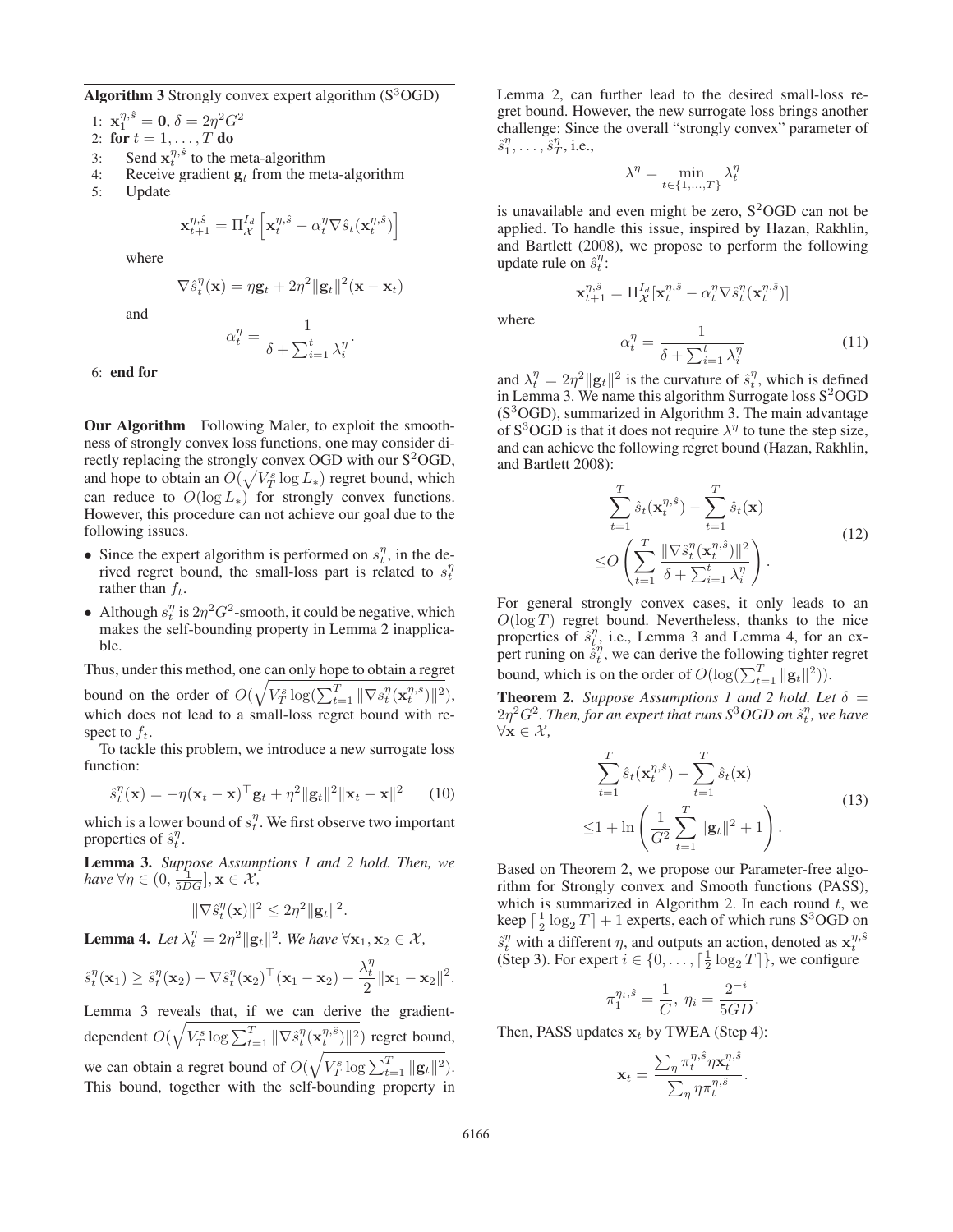Finally, the algorithm observes  $g_t$  (Step 5) and updates the weights of experts according to their losses on  $\hat{s}_t^{\eta}$  (Step 6).<br>We obtain the following regret bound for our PASS algo

We obtain the following regret bound for our PASS algorithm:

Theorem 3. *Suppose Assumptions 1 and 2 hold, and all loss functions are* λ*-strongly convex,* h*-smooth and nonnegative.Then, PASS achieves the following regret bound:*

$$
R(T)
$$
  
\n
$$
\leq m \ln \left( \frac{8h}{G^2} \sum_{t=1}^T f_t(\mathbf{x}_*) + \frac{8hn}{G^2} + \frac{8mh}{G^2} \ln \left( \frac{8mh + eG^2}{eG^2} \right) + 2 \right) + n
$$
  
\n
$$
= O\left( \frac{1}{\lambda} \log L_* \right)
$$

*where*

$$
m = \left(10GD + \frac{9G^2}{2\lambda}\right)
$$

*and*

$$
n = \left(10GD + \frac{9G^2}{2\lambda}\right) (\ln(\log_2 T + 3) + 1).
$$

Remark 2. Theorem 3 indicates that PASS achieves the  $O(\frac{1}{\lambda} \log L_*)$  small-loss regret bound for smooth and  $\lambda$ -strongly convex functions, which becomes much tighter strongly convex functions, which becomes much tighter whenever  $L_*$  is small. Compared to S<sup>2</sup>OGD, PASS doesn't require the modulus of strong convexity to tune parameters, and is thus *parameter-free* to  $\lambda$ .

## A Universal Algorithm for Online Smooth **Optimization**

In this section, we extend PASS to support more types of loss functions.

To adapt to exp-concave functions, we employ the following surrogate loss function proposed by van Erven and Koolen (2016):

$$
\ell_t^{\eta}(\mathbf{x}) = -\eta(\mathbf{x}_t - \mathbf{x})^{\top} \mathbf{g}_t + \eta^2 (\left(\mathbf{x}_t - \mathbf{x}_*\right)^{\top} \mathbf{g}_t)^2. \quad (14)
$$

We introduce the following two lemmas about  $\ell_t^{\eta}$ . The first lemma implies that  $\ell_l^{\eta}$  is also exp-concave for small  $\eta$ , and the second lemma reflects a direct connection between the gradients of  $\ell_t^{\eta}$  and  $\mathbf{g}_t$ .

**Lemma 5** (Wang, Lu, and Zhang 2019). *For*  $\eta \in (0, \frac{1}{5DG}]$ ,  $\ell^{\eta}$  is Leyn-concave  $\ell_t^{\eta}$  is 1-exp-concave.

**Lemma 6.** *Suppose Assumptions 1 and 2 hold. Then,*  $\forall \eta \in$  $(0, \frac{1}{5GD}], \forall \mathbf{x} \in \mathcal{X},$ 

$$
\|\nabla \ell_t^{\eta}(\mathbf{x})\|^2 \leq 2\eta^2 \|\mathbf{g}_t\|^2.
$$

The two lemmas motivate us to adopt ONS as expert algo-

Algorithm 4 Universal algorithm For Online smooth optimization (UFO)

- 1: **Input:** Learning rates  $\eta_1, \eta_2, \ldots$ , prior weights  $\pi_1^{\bar{\eta}_1,\hat{s}}, \pi_1^{\eta_2,\hat{s}}, \ldots, \pi_1^{\eta_1,\ell}, \pi_1^{\eta_2,\ell}, \ldots, \text{and } \pi_1^{\eta_1,c}, \pi_1^{\eta_2,c}, \ldots$
- 2: for  $t = 1, ..., T$  do<br>3. Get predictions x
- 3: Get predictions  $\mathbf{x}_t^{\eta,c}$ ,  $\mathbf{x}_t^{\eta,\ell}$  and  $\mathbf{x}_t^{\eta,\hat{s}}$  from Algorithms 5.6 and 3 for all *n* 5, 6 and 3 for all  $\eta$
- 4: Update

$$
\mathbf{x}_t = \frac{\sum_{\eta} (\pi_t^{\eta,\hat{s}} \eta \mathbf{x}_t^{\eta,\hat{s}} + \pi_t^{\eta,\ell} \eta \mathbf{x}_t^{\eta,\ell} + \pi_t^{\eta,c} \eta \mathbf{x}_t^{\eta,c})}{\sum_{\eta} (\pi_t^{\eta,\hat{s}} \eta + \pi_t^{\eta,\ell} \eta + \pi_t^{\eta,c} \eta)}
$$

5: Observe gradient  $\mathbf{g}_t$  and send it to all experts 6: Undate weights:

6: Update weights:  
\n
$$
\pi_{t+1}^{\eta,c} = \frac{\pi_t^{\eta,c} e^{-c_t^{\eta}(\mathbf{x}_t^{\eta,c})}}{\Phi_t} \text{ for all } \eta
$$
\n
$$
\pi_{t+1}^{\eta,\hat{s}} = \frac{\pi_t^{\eta,\hat{s}} e^{-\hat{s}_t^{\eta}(\mathbf{x}_t^{\eta,\hat{s}})}}{\Phi_t} \text{ for all } \eta
$$
\n
$$
\pi_{t+1}^{\eta,\hat{\ell}} = \frac{\pi_t^{\eta,\hat{\ell}} e^{-\ell_t^{\eta}(\mathbf{x}_t^{\eta,\hat{\ell}})}}{\Phi_t} \text{ for all } \eta
$$
\nwhere\n
$$
\Phi_t = \sum_{\eta} \left( \pi_t^{\eta,\hat{s}} e^{-\hat{s}_t^{\eta}(\mathbf{x}_t^{\eta,\hat{s}})} + \pi_t^{\eta,\hat{\ell}} e^{-\ell_t^{\eta}(\mathbf{x}_t^{\eta,\hat{\ell}})} \right)
$$
\n
$$
+ \pi_t^{\eta,c} e^{-c_t^{\eta}(\mathbf{x}_t^{\eta,\hat{c}})} \right)
$$

7: end for

rithm on  $\ell_t^{\eta}$ , and derive the following regret bound:

$$
R(T)
$$
  
\n
$$
\leq \sum_{t=1}^{T} \mathbf{g}_t^{\top} (\mathbf{x}_t - \mathbf{x}_*)
$$
  
\n
$$
\leq O\left(\sqrt{\frac{V_t^{\ell} d \log \left(\sum_{t=1}^{T} ||\mathbf{g}_t||^2\right)}{1 + d \log \left(\sum_{t=1}^{T} ||\mathbf{g}_t||^2\right)}}\right)
$$

where  $V_T^{\ell} = \sum_{t=1}^T (\mathbf{g}_t^{\top} (\mathbf{x}_t - \mathbf{x}_*))^2$ . When the loss functions are exp-concave and smooth the above regret bound tions are exp-concave and smooth, the above regret bound can reduce to  $O(d \log L_*)$  by exploiting Lemma 1 and Lemma 2.

For convex functions, Wang, Lu, and Zhang (2019) propose the following convex surrogate loss function:

$$
c_t(\mathbf{x}) = -\eta^c(\mathbf{x}_t - \mathbf{x})^\top \mathbf{g}_t + (\eta^c)^2 G^2 D^2 \qquad (15)
$$

 $c_t(\mathbf{x}) = -\eta^c(\mathbf{x}_t - \mathbf{x})^\top \mathbf{g}_t + (\eta^c)^2 G^2 D^2$  (15)<br>where  $\eta^c = \frac{1}{2G D \sqrt{T}}$ . A naive approach is to directly apply<br>electricians for example and emocial functions such as SOGD algorithms for convex and smooth functions such as SOGD on  $c_t(\mathbf{x})$  as experts. However, due to the constant term (the second term of  $c_t$ ), incorporating this approach into LEA only gives to an  $O(\sqrt{T})$  regret bound, and fails to achieve<br>the desired small-loss bound. To address this problem, we the desired small-loss bound. To address this problem, we design a new surrogate loss:

$$
c_t^{\eta}(\mathbf{x}) = -\eta(\mathbf{x}_t - \mathbf{x})^{\top} \mathbf{g}_t + \eta^2 \|\mathbf{g}_t\|^2 D^2 \qquad (16)
$$

where the second term is dependent on  $g_t$ . We then employ SOGD on  $c^{\eta}$  as experts. In this way, we are able to obtain SOGD on  $c_l^{\eta}$  as experts. In this way, we are able to obtain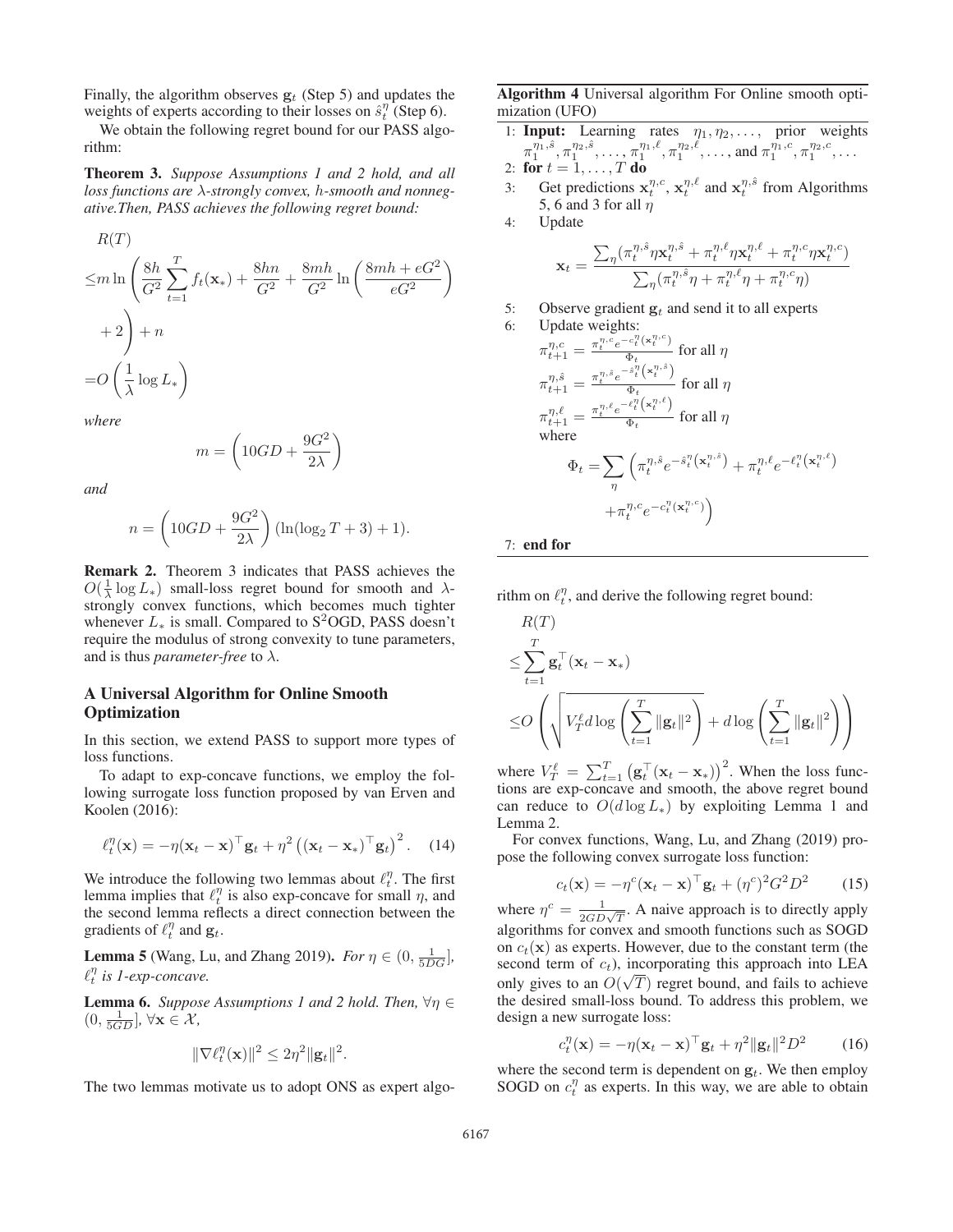Algorithm 5 Convex expert algorithm (SOGD)

2

1:  $\mathbf{x}_1^{\eta,c} = \mathbf{0}, \delta = \eta^2, \gamma = \frac{D}{\sqrt{2}}$ 

- 2: for  $t = 1, ..., T$  do<br>3: Send  $\mathbf{x}_{i}^{\eta,c}$  to Algo
- 3: Send  $\mathbf{x}_t^{n,c}$  to Algorithm 4<br>4. Receive gradient  $\boldsymbol{\sigma}_t$  from
- 4: Receive gradient  $\mathbf{g}_t$  from Algorithm 4<br>5: Update
- Update

$$
\mathbf{x}_{t+1}^{\eta,c} = \Pi_{\mathcal{X}}^{I_d} \left[ \mathbf{x}_t^{\eta,c} - \frac{\gamma \nabla c_t^{\eta}(\mathbf{x}_t^{\eta,c})}{\sqrt{\delta + \sum_{i=1}^t \|\nabla c_i^{\eta}(\mathbf{x}_i^{\eta,c})\|^2}} \right]
$$

- where  $\nabla c_t^{\eta}(\mathbf{x}) = \mathbf{g}_t$ . 6: end for
- 

## Algorithm 6 Exp-concave expert algorithm (ONS)

- 1:  $\mathbf{x}_1^{\eta,\ell} = \mathbf{0}, \beta = \frac{1}{2} \min \left\{ \frac{1}{4G^{\ell}D}, 1 \right\} = \frac{25}{56}$ , where  $G^{\ell} = \frac{7}{56}$  $\frac{7}{25D}, \Sigma_1 = \frac{1}{\beta^2 D^2} I_d$ <br>for  $t = 1$ 2: for  $t = 1, ..., T$  do<br>3. Send  $x^{\eta, \ell}$  to Alge 3: Send  $\mathbf{x}_t^{\eta,\ell}$  to Algorithm 4<br>4. Receive gradient  $\boldsymbol{\alpha}$ , from
- 4: Receive gradient  $\mathbf{g}_t$  from Algorithm 4<br>5: Update
- **Update**

$$
\Sigma_{t+1} = \Sigma_t + \nabla \ell_t^{\eta} \left( \mathbf{x}_t^{\eta, \ell} \right) \left( \nabla \ell_t^{\eta} \left( \mathbf{x}_t^{\eta, \ell} \right) \right)^{\top}
$$

$$
\mathbf{x}_{t+1}^{\eta, \ell} = \Pi_{\mathcal{X}}^{\Sigma_{t+1}} \left[ \mathbf{x}_t^{\eta, \ell} - \frac{1}{\beta} \Sigma_{t+1}^{-1} \nabla \ell_t^{\eta} \left( \mathbf{x}_t^{\eta, \ell} \right) \right]
$$
where  $\nabla \ell_t^{\eta} (\mathbf{x}_t^{\eta, \ell}) = \eta \mathbf{g}_t + 2\eta^2 \mathbf{g}_t \mathbf{g}_t^{\top} (\mathbf{x}_t^{\eta, \ell} - \mathbf{x}_t).$   
6: **end for**

an  $O(\sqrt{\sum_{t=1}^{T} ||g_t||^2})$  regret bound, which attains  $O(\sqrt{L_*})$ under the assumption of general convexity and smoothness.

Our Universal algorithm For Online smooth optimization (UFO) is summarized in Algorithm 4, which is an extension of PASS algorithm by incorporating more types of experts. Similar to PASS, our proposed UFO follows from the LEA, while utilizing different types of algorithms as experts to deal with multiple types of loss functions. Each expert algorithm is associated with a carefully designed surrogate loss. Specifically, in each round  $t$ , we maintain three types of experts:

• Strongly convex experts. For strongly convex functions, similarly to Pass, we keep  $C = \left[\frac{1}{2}\log_2 T\right] + 1$  strongly convex experts, each of which runs S<sup>3</sup>OGD (Algorothm 3) on  $\hat{s}_t^{\eta}$  to output an action  $\mathbf{x}_t^{\eta,\hat{s}}$ . For each expert  $i \in$   $\{0, C-1\}$  we configure its learning rate and prior  $\{0,\ldots,C-1\}$ , we configure its learning rate and prior weight as weight as

$$
\eta_i = \frac{2^{-i}}{5GD}, \ \pi_1^{\eta, \hat{s}} = \frac{1}{3C}.
$$

 $\eta_i = \frac{2}{5GD}, \pi_1^{\eta, \hat{s}} = \frac{1}{3C}.$ <br>• Exp-concave experts. To handle exp-concave functions, we also maintain  $C = \left[\frac{1}{2}\log_2 T\right] + 1$  experts, each<br>of which receives  $\ell^{\eta}$  as the loss function, and runs the of which receives  $\ell_t^{\eta}$  as the loss function, and runs the standard Online Newton Step (ONS) (Algorithm 6) to output an action, denoted as  $\mathbf{x}_t^{\eta,\ell}$ . For each expert  $i \in$ 

 $\{0, \ldots, C-1\}$ , we set

$$
\eta_i = \frac{2^{-i}}{5GD}, \ \pi_1^{\eta_i, \ell} = \frac{1}{3C}.
$$

• Convex experts. To deal with general convex functions, we maintain  $C = \left[\frac{1}{2}\log_2 T\right] + 1$  convex experts. Each expert receives  $c^{\eta}$  as the loss function, and runs SOGD expert receives  $c_t^n$  as the loss function, and runs SOGD (Algorithm 5) to output an action, denoted by  $x_t^{\eta,c}$ . For each  $i \in \{0, C-1\}$  we let each  $i \in \{0, ..., C - 1\}$ , we let

$$
\eta_i = \frac{2^{-i}}{5GD}, \ \pi_1^{\eta,c} = \frac{1}{3C}.
$$

In each round  $t$ , UFO firstly receives the outputs of all experts (Step 3), then submits the following action (Step 4):

$$
\mathbf{x}_t = \frac{\sum_{\eta} (\pi_t^{\eta,\hat{s}} \eta \mathbf{x}_t^{\eta,\hat{s}} + \pi_t^{\eta,\ell} \eta \mathbf{x}_t^{\eta,\ell} + \pi_t^{\eta,c} \eta \mathbf{x}_t^{\eta,c})}{\sum_{\eta} (\pi_t^{\eta,\hat{s}} \eta + \pi_t^{\eta,\ell} \eta + \pi_t^{\eta,c} \eta)} \tag{17}
$$

which is the weighted sum of the outputs of experts titled by their own  $\eta$ . After the gradient  $g_t$  is observed (Step 5), UFO updates the weights based on the historical performance of the experts (Step 6) on their own surrogate loss functions.

For UFO, we can derive the following theoretical guarantees.

Theorem 4. *Suppose Assumptions 1 and 2 hold, and all loss functions are* h*-smooth and nonnegative. Then, for general convex,* α*-exp-concave, and* λ*-strongly convex loss functions, the regret of UFO algorithm is upper bounded by*  $O(\sqrt{hL_*})$ ,  $O(\frac{d}{\alpha} \log(hL_*))$  and  $O(\frac{1}{\lambda} \log(hL_*))$ , respectively 2 *tively.* <sup>2</sup>

Remark 3. Theorem 4 implies that, under the assumption of smoothness, for general convex,  $\alpha$ -exp-concave and  $\lambda$ strongly convex loss functions, UFO attains the minimax  $O(\sqrt{T})$ ,  $O(\frac{d}{\alpha} \log T)$ , and  $O(\frac{1}{\lambda} \log T)$  regret bounds in the worst case and achieves tighter bounds whenever  $L_{\alpha}$ worst case, and achieves tighter bounds whenever  $L_* = o(T)$  $o(T)$ .

## Conclusion and Future Work

In this paper, we propose a universal algorithm for online smooth optimization, which can achieve small loss regret bounds for general convex, exp-concave and strongly convex functions simultaneously, under the assumption of smoothness. The proposed algorithm, named UFO, follows the LEA to deal with the uncertainty of the loss function type, and utilizes carefully designed surrogate loss functions and expert algorithms to make use of the smoothness. We show that, under the smoothness assumption, the regret bound of UFO for the three types of loss functions attain  $O(\sqrt{L_*})$ ,  $O(d \log L_*)$ <br>and  $O(\log L_*)$  respectively which match the minimax ontiand  $O(\log L_*)$  respectively, which match the minimax optimal results in the worst case, and become much tighter as long as  $L_* = o(T)$ . Finally, we note it is the first time that the  $O(\log L_*)$  regret bound is attained for strongly convex and smooth functions. In the future, we will investigate our algorithm to achieve broader universality.

 $2$ Due to the page limitation, we only provide the order of regret bounds. The details can be found in the full version.